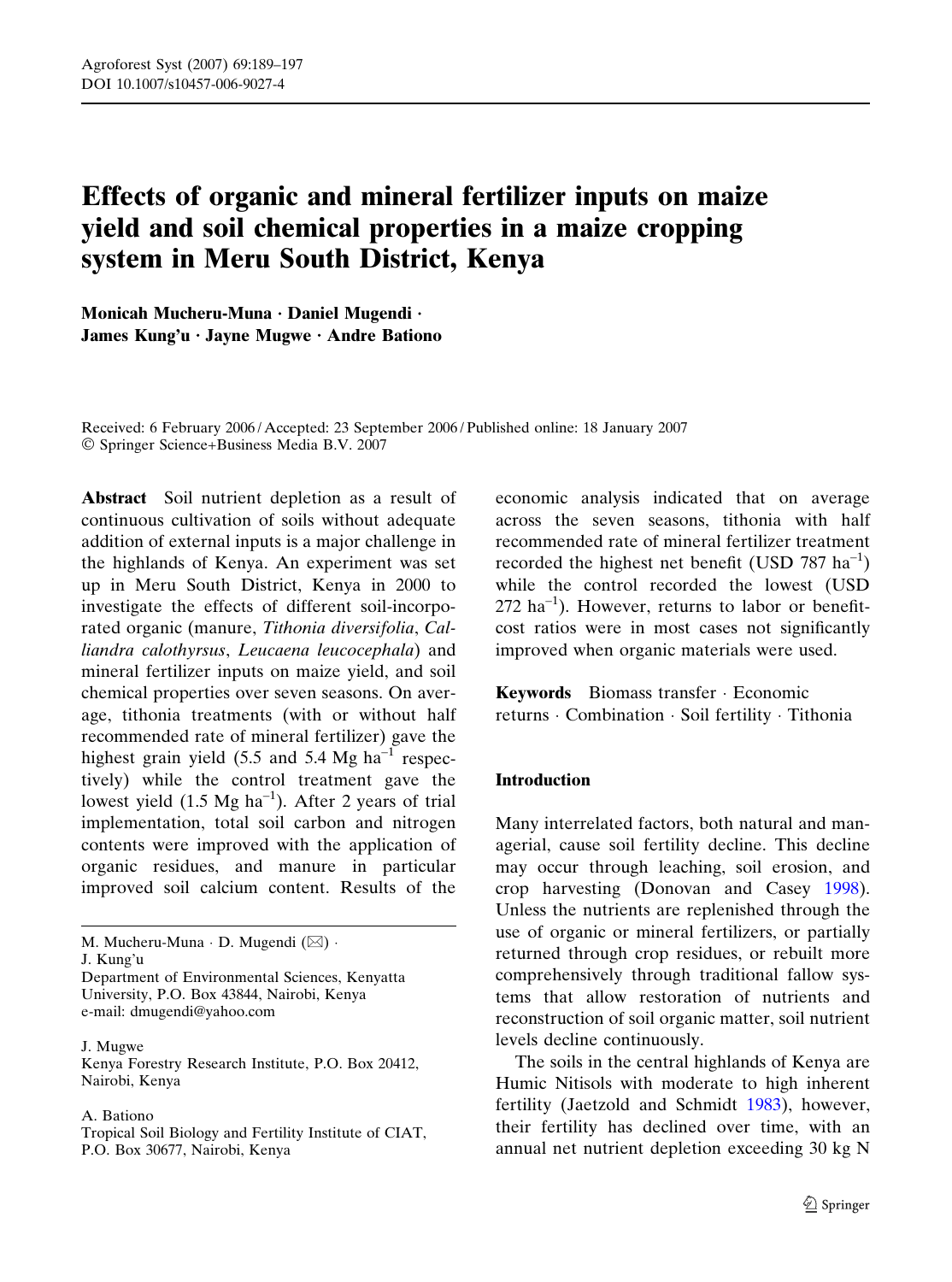(Smaling [1993](#page-8-0)) as a result of continuous cropping with insufficient external nutrient replenishment. For instance, a long term trial in Kabete, Kenya, indicated that a fertile red soil lost about 1 Mg ha<sup>-1</sup> of soil organic N and 100 kg P ha<sup>-1</sup> of soil organic P during 18 years of continuous maize-common bean rotation in the absence of nutrient inputs (Sanchez et al. [1997\)](#page-7-0). During this period maize yields without N and P fertilizer inputs decreased from 3 to 1 Mg  $ha^{-1}$  (Bekunda et al. [1997;](#page-7-0) Sanchez et al. [1997\)](#page-7-0). In most smallholder farms, these deficiencies could be replenished through the use of mineral fertilizers and cattle manure. The situation is however, further aggravated by the fact that even the farmers using mineral fertilizers hardly use the recommended rates  $(60 \text{ kg N} \text{ ha}^{-1})$  in the area, with most of them applying less than 20 kg N  $ha^{-1}$  (Adiel [2004\)](#page-7-0). As a result, soil fertility has continued to decline as has the productivity of the land (Kapkiyai et al. [1998;](#page-7-0) Adiel [2004](#page-7-0)).

Locally available organics could be used to curb this problem. For instance, Mugendi et al. [\(1999](#page-7-0)) reported that soil-incorporation of calliandra and leucaena green biomass with or without fertilizer increased total soil nitrogen by 1–8% over a period of 4 years. During the same period, total soil nitrogen declined by 2–4% when biomass was not applied. Mutuo et al. [\(2000](#page-7-0)) reported that treatments that had received tithonia biomass had a high residual effect of 50% yield increase above the control in western Kenya.

Technologies that combine mineral fertilizers with organic nutrient sources can be considered as better options in increasing fertilizer use efficiency, and providing a more balanced supply of nutrients (Donovan and Casey [1998\)](#page-7-0). Combination of organic and mineral fertilizer nutrient sources has been shown to result in synergistic effects and improved synchronization of nutrient release and uptake by crop (Palm et al. [1997](#page-7-0)) leading to higher yields; especially when the levels of mineral fertilizers used are relatively low as is the case in most smallholder farms of central Kenya (Kapkiyai et al. [1998](#page-7-0)). Maize yields were increased with increasing rates of farmyard manure application, however, maize grain yields above  $3.5 \text{ Mg} \text{ ha}^{-1}$  were only obtained when both farmyard manure and NP fertilizers were applied

(Kihanda [1996\)](#page-7-0). Leucaena biomass combined with mineral fertilizer gave higher crop yields as compared to sole use of mineral fertilizer or sole leucaena biomass (Mugendi et al. [1999\)](#page-7-0). The practice may hold the key to effective soil fertility management in Meru South District of Kenya.

A trial using organic and mineral inputs was established in the main maize growing areas of the central highlands of Kenya in 2000 with the main objective of addressing the decline in soil fertility. The study aimed to determine the effects of different organic sources and combinations with mineral fertilizers inputs on maize yield, and soil chemical properties and also to determine the economic returns of the different inputs.

## Materials and methods

# Experimental site

The study was conducted in Chuka Location (0°20'07"S; 37°37'14"E), Meru South District, Kenya. According to Jaetzold and Schmidt ([1983\)](#page-7-0), the area is in upper midlands 2 and 3 (UM2–UM3) with an altitude of approximately 1,500 m above sea level, annual mean temperature of about  $20^{\circ}$ C and annual rainfall varying from 1,200 to 1,400 mm. The rainfall is bimodal, falling in two seasons, the long rains (LR) lasting from March through June and short rains (SR) from October through December (Fig. [1](#page-2-0)). The soils are Humic Nitisols (Jaetzold and Schmidt [1983\)](#page-7-0), which are deep, well weathered with moderate to high inherent fertility (Table [1\)](#page-2-0).

#### Experimental layout and management

The experiment was established in March 2000 and laid out as a randomized complete block design (RCBD) with the plot sizes measuring  $6 \text{ m} \times 4.5 \text{ m}$  replicated thrice. A maize variety H513 commonly grown by farmers in the area was planted at a spacing of 0.75 and 0.5 m interand intra-row, respectively and two (2) maize plants planted per hill. Nine external soil fertility amendment inputs ((1) manure, (2) manure + 30 kg N ha<sup>-1</sup>, (3) tithonia, (4) calliandra, (5) leucaena, (6) tithonia + 30 kg N ha<sup>-1</sup>, (7)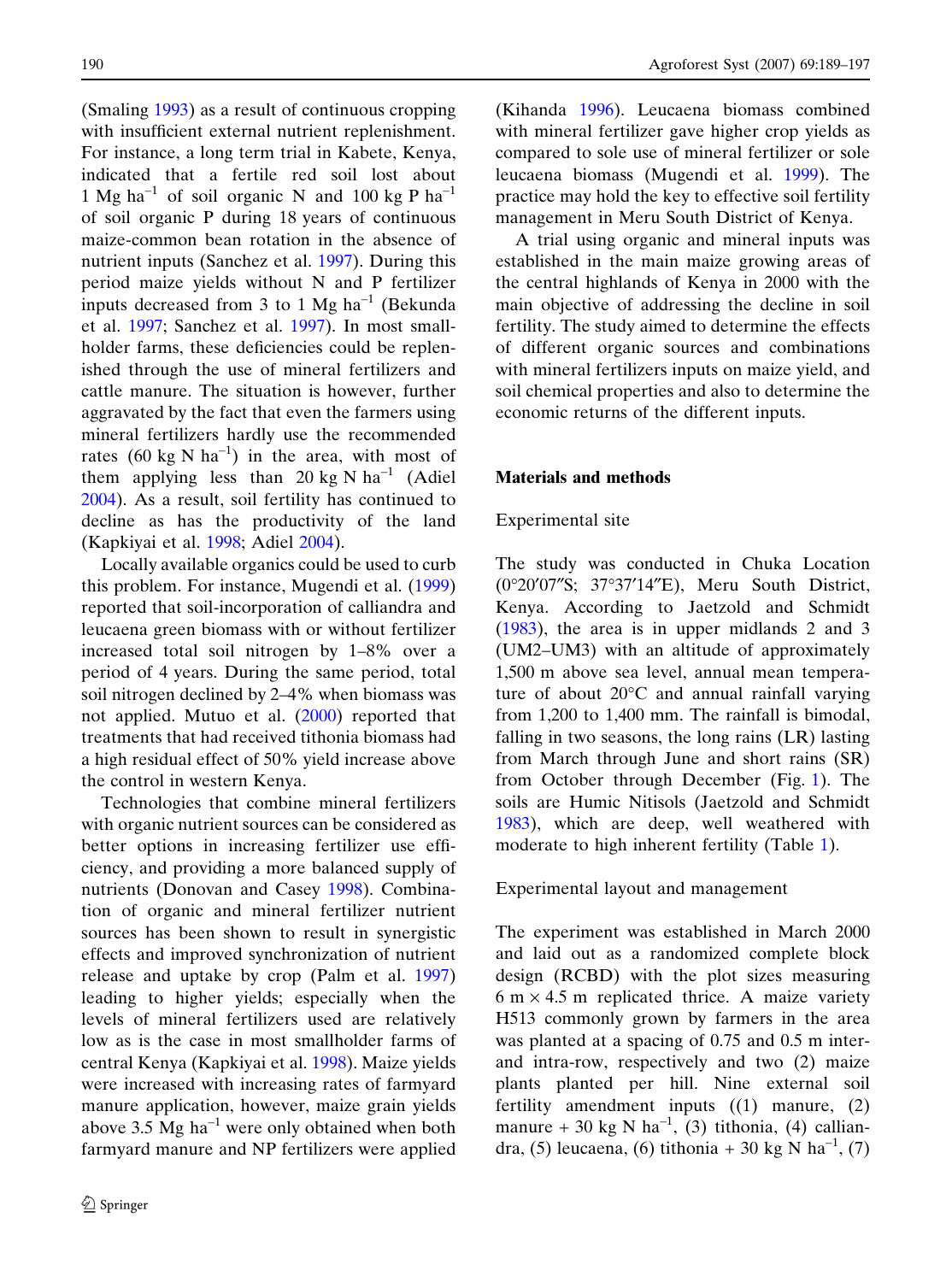<span id="page-2-0"></span>



Table 1 Background soil physical and chemical characteristics (0–15 cm) in Chuka, Meru South District, Kenya

| Soil parameters                  |                                                        |
|----------------------------------|--------------------------------------------------------|
| pH in water                      | 5.2                                                    |
| <b>Total N</b><br><b>Total P</b> | 2.1 g $kg^{-1}$<br>$0.8\,\mathrm{g}\,\mathrm{kg}^{-1}$ |
| Total soil organic carbon        | $18 \text{ g kg}^{-1}$                                 |
| Exchangeable P<br>Exchangeable K | 7.1 cmol $kg^{-1}$<br>$0.3$ cmol kg <sup>-1</sup>      |
| Exchangeable Ca                  | 3.4 cmol $kg^{-1}$                                     |
| Exchangeable Mg                  | 1.2 cmol $kg^{-1}$                                     |
| Clay<br>Sand                     | 33.5%<br>38.5%                                         |
| Silt                             | 28%                                                    |

calliandra + 30 kg N ha<sup>-1</sup>, (8) leucaena + 30 kg N ha<sup>-1</sup>, and (9) 60 kg N ha<sup>-1</sup>) were applied every season to give an equivalent of 60 kg N ha<sup>-1</sup>—this is the recommended rate of N to meet maize nutrient requirement for an optimum crop production in the area (FURP [1987\)](#page-7-0). The tenth treatment was an absolute control where no external inputs were applied.

The organic materials were harvested, from nearby plots established for that purpose. A sample of each organic input was taken and N content determined, then the amount of organic to be applied, equivalent to 30 or 60 kg N, was determined. The average nutrient composition of the organic inputs that were incorporated in the seven seasons is shown in Table [2.](#page-3-0) The organic

materials were then weighed, chopped and incorporated into the soil to a depth of 15 cm during land preparation in all the seasons. Fertilizer N was applied in split applications with 33.3% being top-dressed 4 weeks after planting and the rest (66.6%) 4 weeks later. A uniform P application was done in all the plots at the recommended rate  $(60 \text{ kg } P \text{ ha}^{-1})$  as triple super phosphate (TSP). Other agronomic procedures for maize production were appropriately followed after planting.

## Sampling and analyses

Sub-samples of the organic materials were collected randomly at the beginning of each season and analyzed for N, P, K, Ca and Mg to determine their quality (Table [2\)](#page-3-0). Soil was sampled at 0–15 cm depth at the beginning of the 2000 LR season (1st season) and at the end of the 2001 SR season (4th season). Soil samples were taken at eight different spots per plot and then bulked to one sample and were then analyzed for pH, Ca, Mg, K, C, and N using the ICRAF Laboratory Methods of Soil and Plant Analysis ([1995\)](#page-7-0). At maturity, maize was harvested and the fresh weight of both grain and stover taken. The maize grain was then air-dried and the dry weight taken and expressed on a 12.5% water content basis. Biophysical data was subjected to analysis of variance using Genstat programme and the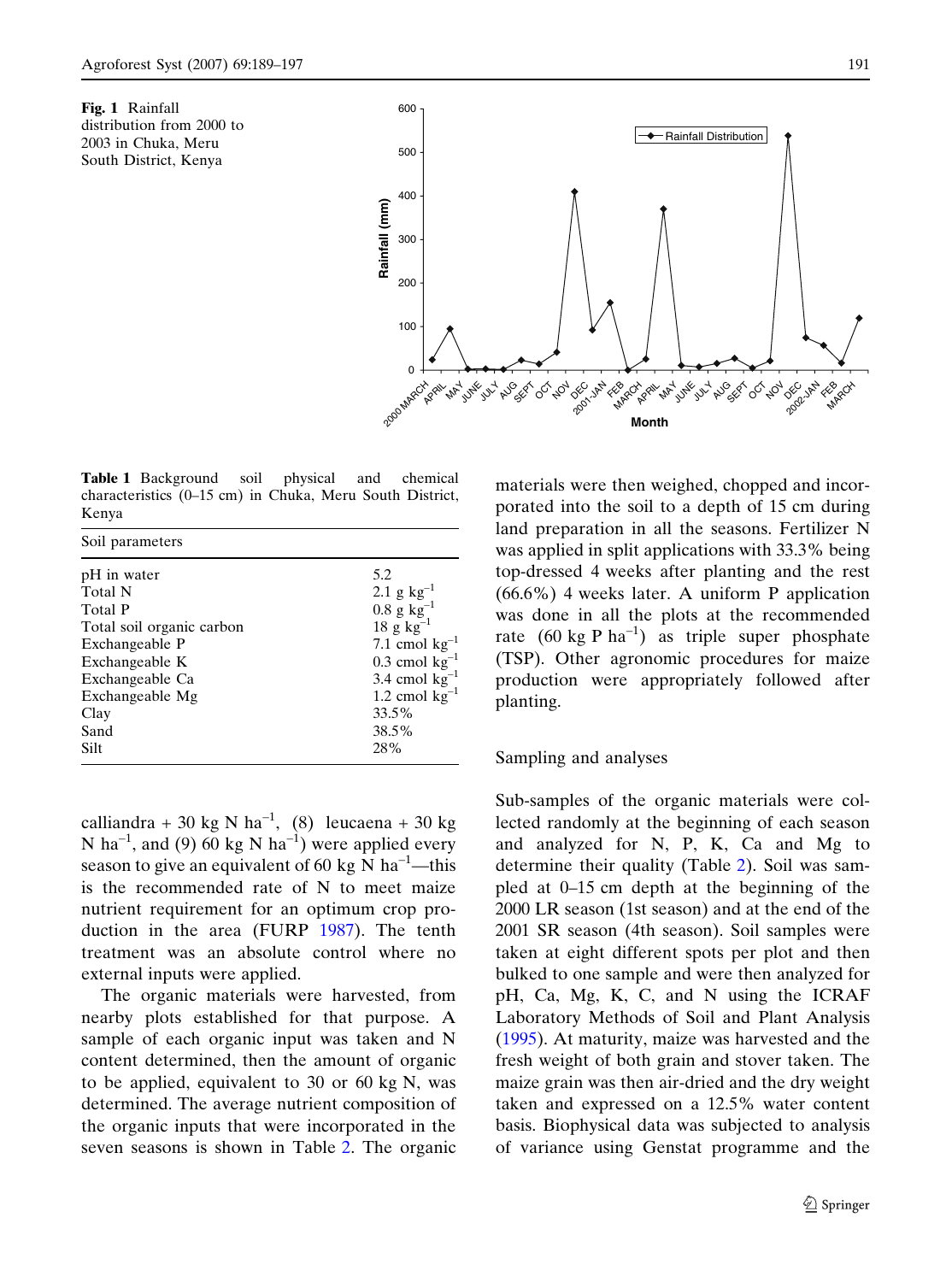| Ash $(\% )$<br>$K(\%)$                               |
|------------------------------------------------------|
| 46.1a                                                |
| 13.2 <sub>b</sub>                                    |
| 5.8 d                                                |
| 8.7 c                                                |
| 1.8 <sub>b</sub><br>2.9a<br>1.1c<br>1.8 <sub>b</sub> |

<span id="page-3-0"></span>Table 2 Average nutrient composition (%) of organic materials applied in the soil from 2000 to 2003 at Chuka, Meru South District, Kenya

Means with same letter in each column, are not statistically different at  $P < 0.05$ 

means separated using t-test and Tukeys test at  $P < 0.05$ .

## Economic analysis

The information used for cost-benefit analysis in this study was collected at the specific time of each activity in the course of each season. The data was mainly from farmers and agro-input retailers. The cost-benefit analysis was done using the farm gate prices of the various inputs, however, all the organic amendments (except manure) did not have market prices in the area and hence they were costed in terms of the labor involved in harvesting and incorporation (Table 3) (CIMMYT [1988\)](#page-7-0).

Since the organic resources were collected near the experimental plots, only the labor for collection, transport and application was taken into account and it was estimated to be 2.9 USD  $100 \text{ kg}^{-1}$  on dry matter basis (Nziguheba et al. [2002\)](#page-7-0). The labor was valued at the local wage of 0.13 USD  $h^{-1}$ . The application of the fertilizer was estimated to take an extra 7% of the

Table 3 Parameters used to calculate the economic returns for the different nutrient replenishment technologies

| Parameter                                                                                                                                  | Actual values                                                                                                                     |
|--------------------------------------------------------------------------------------------------------------------------------------------|-----------------------------------------------------------------------------------------------------------------------------------|
| Price of NPK (23:23:0)<br>Labor cost<br>Labor cost for planting maize<br>Labor for applying fertilizer<br>Labor for application of organic | 1.38 USD $kg^{-1}$ N<br>0.13 USD $h^{-1}$<br>$10.5$ USD $\rm{ha}^{-1}$<br>$0.74$ USD ha <sup>-1</sup><br>2.9 USD 100 $kg^{-1}$ DM |
| inputs<br>Price of maize<br>Price of stover                                                                                                | 0.146 USD $kg^{-1}$<br>0.012 USD $kg^{-1}$                                                                                        |

DM = dry matter basis. Exchange rate 76 Ksh = 1 USD (February 2004)

total labor cost required for maize planting (Jama et al. [1997\)](#page-7-0). Harvested yields in each treatment were reduced by 10% to adjust to realistic values if the experiment had been managed by a farmer (CIMMYT [1988\)](#page-7-0). Maize stover was used as cattle feed in the area (with a market value of 12 USD ton<sup>-1</sup>) and was thus accounted for as a benefit in addition to the maize grain.

# Results

## Soil properties

After 2 years of continuous cultivation and application of organic and mineral fertilizer inputs, the general soil fertility parameters changed in the different treatments (Tables [4](#page-4-0) and [5](#page-4-0)).

For instance, soil carbon had increased significantly  $(P < 0.05)$  by the end of the 2001 SR season in treatments that received organic or inorganic inputs with treatments of manure, calliandra and calliandra with half recommended rate of mineral fertilizer having the highest soil carbon content. Potassium increased significantly in the manure, tithonia and tithonia with half recommended rate of mineral fertilizer treatments. Calcium increased most significantly in the sole manure treatment. Soil pH decreased significantly in sole tithonia, calliandra with half recommended rate of mineral fertilizer, leucaena with half recommended rate of mineral fertilizer and recommended rate of mineral fertilizer treatments in comparison with other organic treatments. However, only pH of soil under calliandra with half recommended rate of mineral fertilizer and the sole recommended rate of mineral fertilizer treatments were lower than that of the control by the end of 2001 SR season.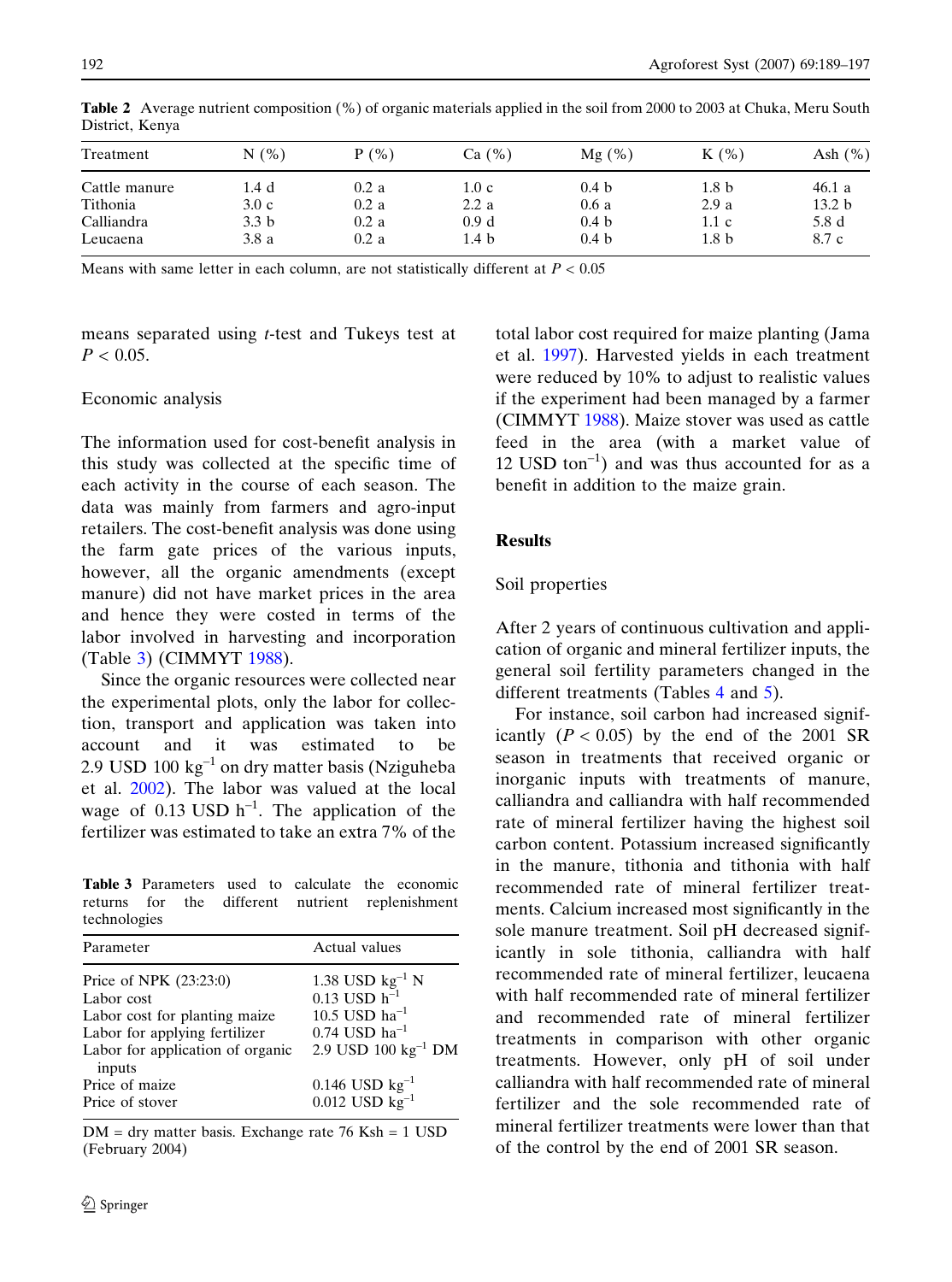<span id="page-4-0"></span>Table 4 Soil chemical properties (0–15 cm) at the beginning of the 2000 long rains season at the experimental site, Chuka, Meru South District, Kenya

| Treatment                           | pH        | Ca               | Mg<br>Exchangeable (cmol/kg) | K                 | C<br>g/kg       | Total N          |
|-------------------------------------|-----------|------------------|------------------------------|-------------------|-----------------|------------------|
| Manure                              | $5.2$ cde | $3.1 \text{ cd}$ | 1.1 <sub>d</sub>             | $0.3$ bc          | 16.8c           | 2.4 <sub>b</sub> |
| Manure + 30 kg N $ha^{-1}$          | 5.4 bc    | 4.0 <sub>b</sub> | $1.5$ ab                     | 0.3 <sub>bc</sub> | 16.5c           | 2.3c             |
| Tithonia                            | $5.2$ cde | 3.1 cd           | 1.4~bc                       | $0.2\;c$          | $18.9$ ab       | 2.5a             |
| Calliandra                          | $5.1$ de  | 2.4 e            | 0.9 e                        | $0.3$ bc          | 16.9c           | 2.5a             |
| Leucaena                            | $5.6$ ab  | 5.1a             | 1.6a                         | 0.5a              | $18.2$ ab       | 2.4 <sub>b</sub> |
| Tithonia + 30 kg N ha <sup>-1</sup> | 5.8 a     | 5.6 a            | $1.5$ ab                     | $0.4$ ab          | $17.1~{\rm bc}$ | 2.4 <sub>b</sub> |
| Calliandra + 30 kg N $ha^{-1}$      | 5.0 e     | $2.6$ de         | 1.0 <sub>de</sub>            | $0.3$ bc          | 19.2a           | 2.5a             |
| Leucaena + 30 kg N ha <sup>-1</sup> | $5.2$ cde | $3.4$ bc         | 1.4~bc                       | $0.3$ bc          | 16.7c           | 2.3c             |
| 60 kg N $ha^{-1}$                   | 5.3 cd    | 3.4~bc           | 1.3c                         | $0.4$ ab          | 18.7 ab         | 2.5a             |
| Control                             | $5.2$ cde | $2.8$ cde        | 1.1 <sub>d</sub>             | $0.4$ ab          | 16.6c           | 2.3c             |

Means with same letter in each column, are not statistically different at  $P < 0.05$ 

Table 5 Soil chemical properties (0–15 cm) at the end of the 2001 short rains season at the experimental site, Chuka, Meru South District, Kenya

| Treatment                             | pH               | Ca<br>Exchangeable<br>$\text{(cmol/kg)}$ | Mg               | K<br>g/kg        | C         | Total N          |
|---------------------------------------|------------------|------------------------------------------|------------------|------------------|-----------|------------------|
| Manure                                | 5.5 a            | 6.3a                                     | 2.3a             | 0.9a             | $21.5$ bc | 2.5a             |
| Manure + 30 kg N $ha^{-1}$            | 5.3 <sub>b</sub> | 5.5 <sub>b</sub>                         | 2.2a             | 0.7 <sub>b</sub> | 18.7 e    | 2.4a             |
| Tithonia                              | $4.8 \text{ cd}$ | 3.9 <sub>d</sub>                         | 1.6c             | 0.5c             | 20.8c     | 2.4a             |
| Calliandra                            | 4.9c             | 4.6c                                     | 1.6c             | 0.3 <sub>d</sub> | $22.5$ ab | 2.4a             |
| Leucaena                              | 5.3 <sub>b</sub> | $5.9$ ab                                 | 1.7c             | 0.6 <sub>b</sub> | 20.8c     | 2.1 <sub>b</sub> |
| Tithonia + 30 kg N $ha^{-1}$          | 5.3 <sub>b</sub> | 5.7 <sub>b</sub>                         | 1.9 <sub>b</sub> | 0.6 <sub>b</sub> | $20.3$ cd | 2.4a             |
| Calliandra + 30 kg N ha <sup>-1</sup> | 4.5 f            | 2.9 e                                    | 1.0 f            | 0.3 <sub>d</sub> | 22.8a     | 2.4a             |
| Leucaena + 30 kg N ha <sup>-1</sup>   | 4.7 de           | 3.8 <sub>d</sub>                         | 1.4 <sub>d</sub> | 0.3 <sub>d</sub> | $19.5$ de | 2.2 <sub>b</sub> |
| 60 kg N $ha^{-1}$                     | $4.6 \text{ ef}$ | 3.5d                                     | 1.2 e            | 0.3 <sub>d</sub> | 19.3 de   | 2.1 <sub>b</sub> |
| Control                               | 4.7 de           | 3.6d                                     | $1.1$ ef         | 0.3 <sub>d</sub> | 16.5 f    | 1.9c             |

Means with same letter in each column, are not statistically different at  $P < 0.05$ 

#### Maize grain yield

The maize grain yields were significantly different  $(P < 0.05)$  between treatments in the seven sea-sons (Table [6\)](#page-5-0).

On average tithonia treatments, sole or in combination with half recommended rate of mineral fertilizer, gave the highest yields (5.5 and 5.4 Mg  $ha^{-1}$  respectively). The control gave consistently the lowest yield (average 1.5 Mg  $ha^{-1}$ ) across all seasons. On average, tithonia, leucaena, and calliandra with mineral N fertilizer resulted in improved maize grain yields as compared to the sole mineral N fertilizer treatment. Sole calliandra and manure treatments were among the lowest yielding organic based treatments. However, combining calliandra with mineral N fertilizer improved maize yields towards the end of the experiment.

#### Economic analysis

The results of the economic analysis indicated that on average across the seven seasons tithonia with half recommended rate of mineral fertilizer recorded the highest net benefit of USD 787  $ha^{-1}$ while the control recorded the lowest (USD  $272$  $272$  $272$  ha<sup>-1</sup>) (Table 7). Leucaena recorded the highest benefit cost ratio (BCR) (USD 7.0  $ha^{-1}$ ) while manure with half recommended rate of mineral fertilizer and tithonia with half recommended rate of mineral fertilizer recorded the lowest BCR  $(3.5 \text{ ha}^{-1})$  together with mineral fertilizer treatment (USD  $3.6 \text{ ha}^{-1}$ ). On the other hand,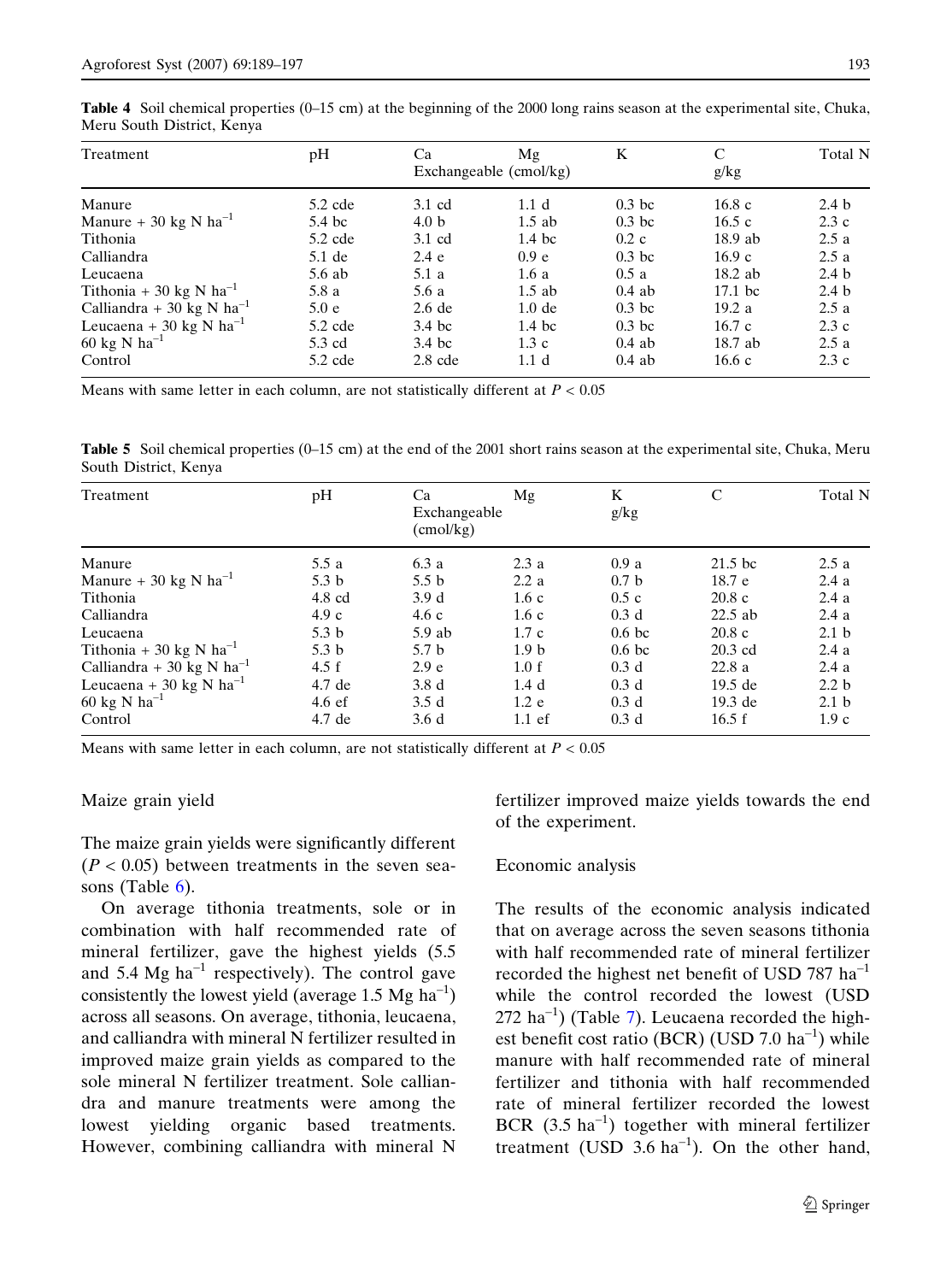| Treatment                      | Seasons           |                                        |                  |                  |                  |                  |                  |                  |
|--------------------------------|-------------------|----------------------------------------|------------------|------------------|------------------|------------------|------------------|------------------|
|                                | 2000 LR           | 2000 SR<br>Grain weight $(Mg ha^{-1})$ | 2001 LR          | 2001 SR          | 2002 LR          | 2002 SR          | 2003 LR          | Mean             |
| Manure                         | $1.2$ abc         | 6.7 ab                                 | 3.7d             | 4.6d             | 4.2 f            | $6.1$ cd         | 5.0c             | 4.5c             |
| Manure + 30 kg N $ha^{-1}$     | $1.2$ abc         | 6.5 <sub>bc</sub>                      | 4.9 <sub>b</sub> | 2.9 <sub>e</sub> | 5.9 a            | 5.0 e            | 6.5 <sub>b</sub> | 4.7 bc           |
| Tithonia                       | $1.2$ abc         | 6.6 ab                                 | 4.3c             | 6.5a             | 5.4 <sub>b</sub> | 7.0 <sub>b</sub> | 7.4a             | 5.5a             |
| Calliandra                     | 0.7d              | 4.6 f                                  | 2.8 <sub>e</sub> | 4.5d             | $4.5$ ef         | 7.6 a            | 6.5 <sub>b</sub> | 4.5c             |
| Leucaena                       | 1.0c              | 6.1 <sub>d</sub>                       | $4.0 \text{ cd}$ | 5.8 <sub>b</sub> | 4.7 de           | 6.3c             | 6.4 <sub>b</sub> | 4.9 <sub>b</sub> |
| Tithonia + 30 kg N $ha^{-1}$   | $1.3$ ab          | 6.8 a                                  | 5.4 a            | 5.6 <sub>b</sub> | 5.4 <sub>b</sub> | $6.2$ cd         | 7.2a             | 5.4 a            |
| Calliandra + 30 kg N $ha^{-1}$ | 1.1 <sub>bc</sub> | 5.8 e                                  | 4.3c             | $5.1\ c$         | 4.3 f            | $7.2$ ab         | 6.2 <sub>b</sub> | 4.9 <sub>b</sub> |
| Leucaena + 30 kg N $ha^{-1}$   | $1.3$ ab          | 6.1 <sub>d</sub>                       | 3.7d             | 4.4 d            | $5.0$ cd         | $7.2$ ab         | 6.2 <sub>b</sub> | 4.8 <sub>b</sub> |
| 60 kg N $ha^{-1}$              | 1.4a              | 6.3 cd                                 | $5.0$ ab         | 3.2 e            | 4.3 f            | 5.8 d            | 5.5c             | 4.5c             |
| Control                        | 0.6d              | 2.6g                                   | 1.2 f            | 1.5 f            | 1.2 g            | 1.6f             | 2.0 <sub>d</sub> | 1.5d             |

<span id="page-5-0"></span>Table 6 Maize yields under different technologies from 2000 to 2003 in Chuka, Meru South District, Kenya

Means with same letter in each column, are not statistically different at  $P < 0.05$ . LR and SR denotes long rains and short rains respectively

recommended rate of mineral fertilizer gave the highest (USD 12.5  $ha^{-1}$ ) return to labor while sole tithonia gave the lowest (USD 4.0  $\text{ha}^{-1}$ ).

On average across the seven seasons, treatments with sole application of organics recorded a higher BCR compared to treatments with combined organic and mineral fertilizers. On the other hand, treatments with sole organics recorded lower return to labor compared to the treatments with combined organic and mineral inputs, apart from leucaena.

#### Discussion and conclusions

After 2 years of continuously growing maize, soil pH declined in the calliandra or leucaena with half recommended rate of mineral fertilizer, and the recommended rate of mineral fertilizer treatments. These results corroborates with Kang ([1993\)](#page-7-0) and Mugendi et al. [\(1999\)](#page-7-0) who reported a general reduction in pH after application of mineral fertilizer, and leucaena and calliandra biomass. There was also an increase in organic carbon, exchangeable Ca, and K, after application of manure and this is consistent with the work of Gao and Chang [\(1996](#page-7-0)). Changes in soil properties under organically and conventionally managed farming systems have been found to be more variable, perhaps due to differences in climate, crop rotation, soil type, or length of time a soil has been under a particular management (Werner [1997\)](#page-8-0).

The lower pH in the combination of organics and mineral fertilizers compared to the sole application of organic inputs in the calliandra and leucaena treatments could be as a result of the  $H^+$  ions, which are added on the cation

| Table 7 Net benefit,<br>benefit-cost ratio (BCR)<br>and return to labor from<br>2000 to 2003 in Chuka, | Treatment                           | $USD ha^{-1}$ |                    |                   |  |  |
|--------------------------------------------------------------------------------------------------------|-------------------------------------|---------------|--------------------|-------------------|--|--|
|                                                                                                        |                                     | Net benefit   | <b>BCR</b>         | Return to labor   |  |  |
| Meru South District,                                                                                   | Cattle manure                       | 645 b         | 5.0 <sub>bc</sub>  | $5.0$ cb          |  |  |
| Kenya                                                                                                  | Cattle manure + 30 kg N $ha^{-1}$   | 616 b         | 3.5c               | 6.8 <sub>bc</sub> |  |  |
| Means with same letter in<br>each column, are not                                                      | Tithonia                            | 784 a         | 4.0 <sub>b</sub> c | 4.0d              |  |  |
|                                                                                                        | Calliandra                          | 653 b         | 5.8 ab             | 5.9 cd            |  |  |
|                                                                                                        | Leucaena                            | 780 a         | 7.0a               | 7.0 <sub>bc</sub> |  |  |
|                                                                                                        | Tithonia + 30 kg N ha <sup>-1</sup> | 787 a         | 3.5c               | $6.3$ cd          |  |  |
|                                                                                                        | Calliandra + 30 kg N $ha^{-1}$      | 747 a         | 4.4 bc             | 9.0 <sub>b</sub>  |  |  |
|                                                                                                        | Leucaena + 30 kg N ha <sup>-1</sup> | 572 b         | $4.3$ bc           | 6.9 <sub>bc</sub> |  |  |
|                                                                                                        | 60 kg N $ha^{-1}$                   | 666 b         | 3.6c               | 12.5a             |  |  |
| statistically different at<br>P < 0.05                                                                 | Control                             | 272 c         | $5.2$ abc          | 5.2 cd            |  |  |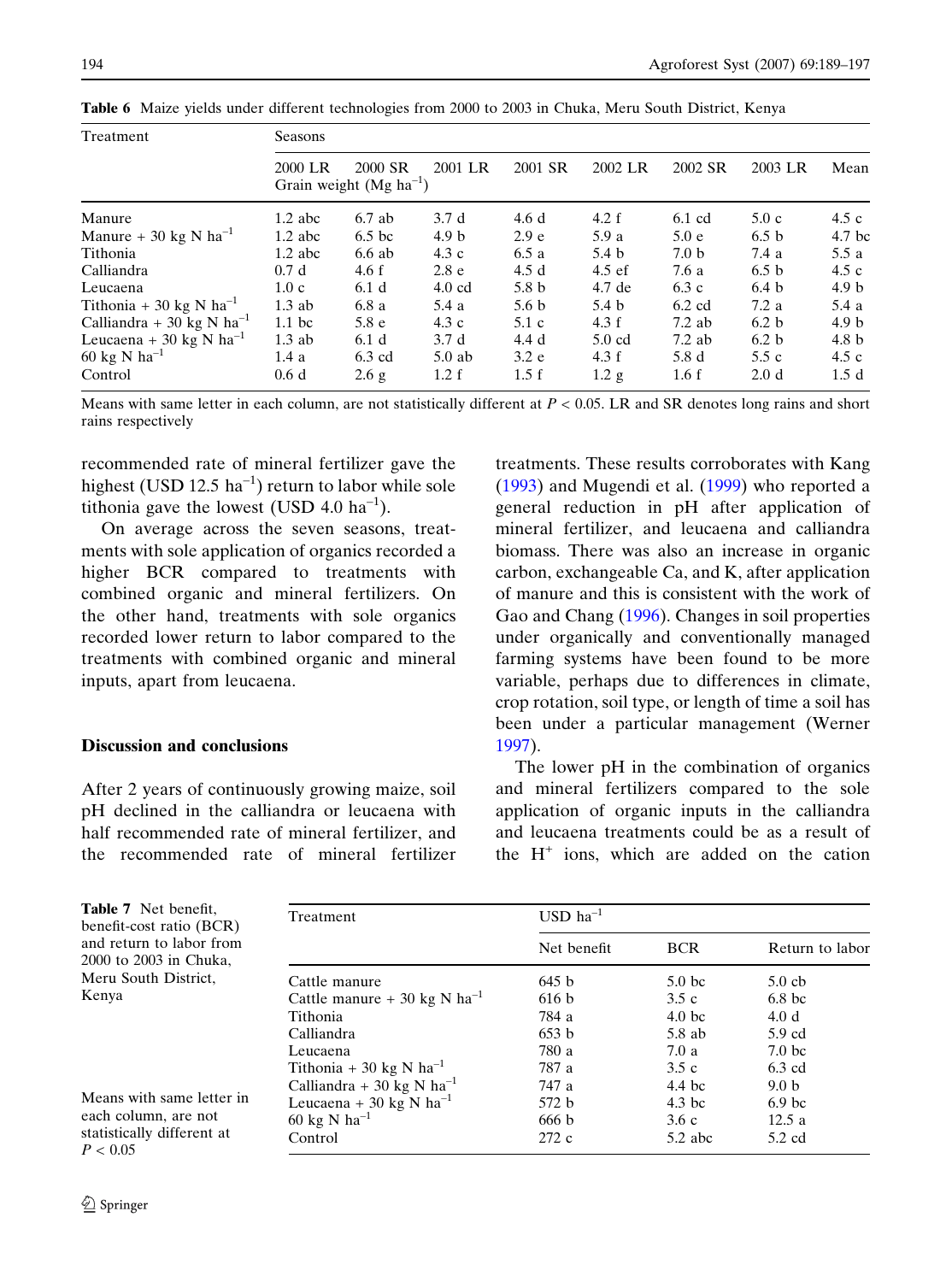exchange complex of soils from the mineral fertilizer (Tisdale et al. [1993\)](#page-8-0). The pH increase with manure treatment corresponds with the findings by Eghball ([2002\)](#page-7-0) and could be attributed to the reduction of exchangeable aluminum in these acidic soils (pH 4.5–5.5) (Hue and Amien [1989\)](#page-7-0). This reduction is considered to occur through aluminum precipitation or chelation on organic colloids or by complexation of soluble aluminum by organic molecules, especially organic acids (Hue and Amien [1989](#page-7-0)). Indeed, the manure treatment was the only treatment that consistently showed an increase in all the other soil nutrients by the end of 2001 SR, corroborating results reported by Schlegel ([1992\)](#page-8-0) and Eghball and Power [\(1999\)](#page-7-0), who observed an increment of nutrients after manure application over time. Manures have the advantage of supplying essential plant nutrients either directly or indirectly by alleviating aluminum toxicity or by producing organic acids which complex with aluminum, thereby increasing nutrient availability (Nziguheba et al. [1998\)](#page-7-0).

The sole organic materials had a positive contribution to soil carbon in comparison to the mineral fertilizer and the control. This agrees with Eghball ([2002\)](#page-7-0), who observed an increase in soil organic carbon after 4 years of manure application where about 25% C was retained in the soil carbon pool. He also observed no significant difference in soil carbon with the mineral fertilizer application only. This was because the organic materials had a major impact on mineralization rates by increasing soil C directly, whereas the effect of mineral fertilizer N was less pronounced since it increased C inputs only indirectly by improving plant growth (Antil et al. [2001](#page-7-0)).

The relatively low maize grain yield in the 2000 and 2001 LR seasons could be associated with the low and unevenly distributed precipitation that was received in the two seasons respectively. The precipitation received during the 2000 LR season (March–June) totaled to 126 mm and most of it was recorded within the first 3 weeks of the season (Fig. [1](#page-2-0)). During the 2001 LR season a total of 431 mm was recorded with 86% of the rains being received within the first 2 weeks of the season (Fig.  $1$ ).

During the initial seasons, calliandra treatment had low maize grain yields (Table [6\)](#page-5-0) and this could have been attributed to the lower rate of decomposition and mineralization of calliandra biomass that was brought about by its high polyphenol content that is known to bind with N lowering the decomposition rate and N release (Chesson [1997\)](#page-7-0). Indeed, Lehmann et al. ([1995](#page-7-0)) reported that only 52% of calliandra N is released by the time of maximum N demand by maize. However, in the later seasons maize grain yields in the calliandra treatment improved as a result of residual effects from the previous seasons. Calliandra being of relatively low quality usually builds soil organic matter which mineralizes slowly to release N (Niang et al. [1996;](#page-7-0) Palm et al. [2001](#page-7-0)).

The often higher return to labor in the treatments with combined organic and inorganic fertilizers could be due to the lower labor required compared to the treatments with sole application of organic inputs. Despite the fact that tithonia had the lowest return to labor in the demonstration site (Table [7\)](#page-5-0), most farmers in the study area were willing to try tithonia biomass transfer in their farms. This could be most probably be due to the low opportunity cost of their time as also observed by Mutuo et al. ([2000](#page-7-0)) with some farmers in their study in Western Kenya. Some of the organic materials like calliandra and leucaena could be more economically attractive when used as a protein supplement for dairy cattle (ICRAF [1993;](#page-7-0) Jama et al. [1997\)](#page-7-0) and the manure returned back to the fields.

The application of organic and mineral fertilizer inputs increased maize yields across the seven seasons. On average, tithonia treatments, sole or with half recommended rate of mineral fertilizer recorded the highest maize yield. Since the organic materials may often not be available in large amounts that are required for sole application, farmers are encouraged to adopt the combination of organic and mineral fertilizers as they resulted in high maize grain yields, higher net benefits and higher returns to labor.

Acknowledgments The authors wish to thank the Rockefeller Foundation for providing financial support for the field experimentation and soil analysis. They also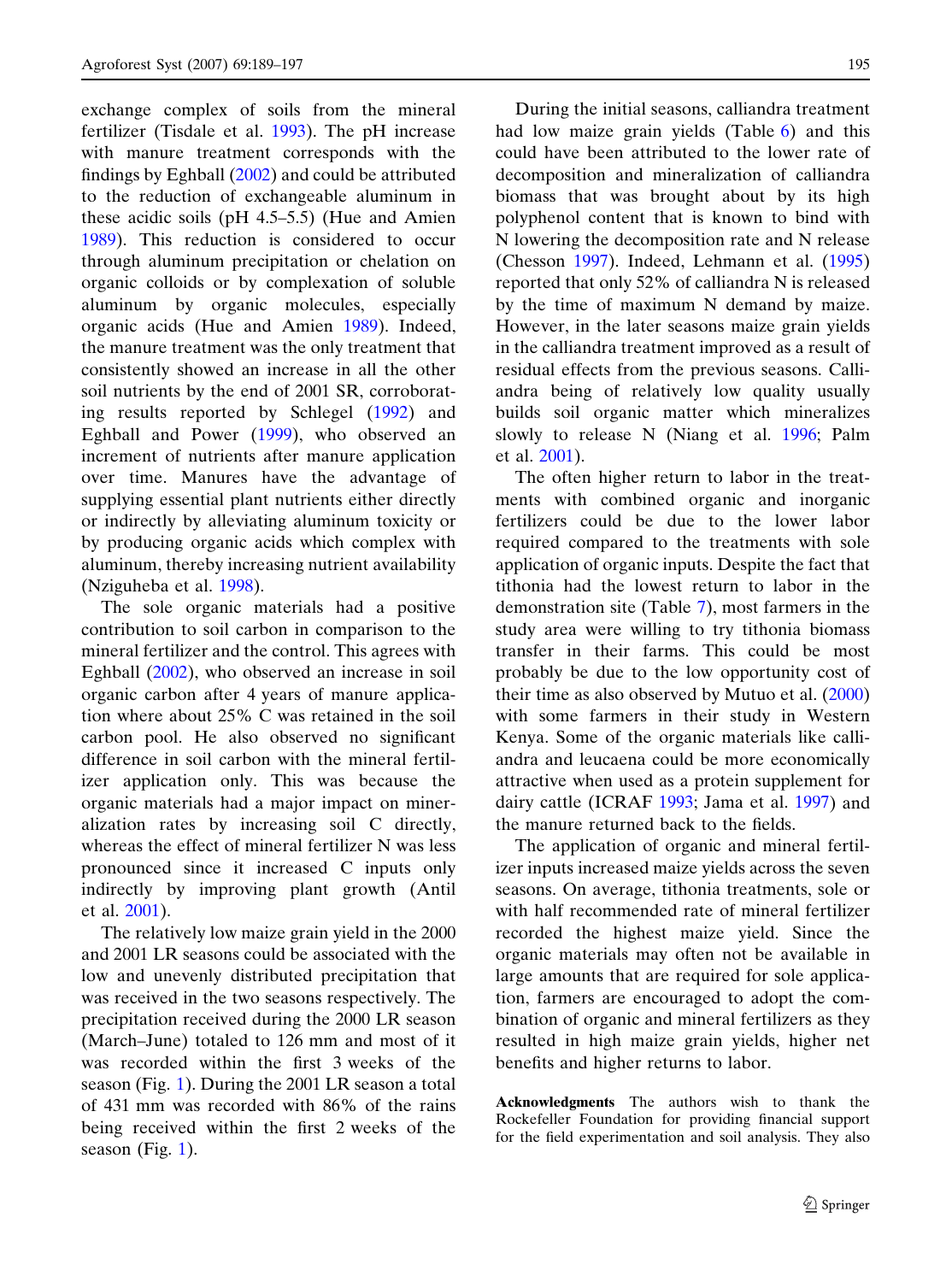<span id="page-7-0"></span>appreciate the contribution and collaborative efforts by the Kenya Agricultural Research Institute (KARI), Kenya Forestry Research Institute (KEFRI) and Kenyatta University (Department of Environmental Sciences) in

administering field activities. Lastly, the assistance in the soil analysis by the ICRAF laboratory staff is highly acknowledged.

# References

- Adiel RK (2004) Assessment of on-farm adoption potential of nutrient management strategies in Chuka division, Meru south, Kenya. MSc Thesis, Kenyatta University, Kenya
- Antil RS, Lovel RD, Hatch DJ, Jarvis SC (2001) Mineralization of nitrogen in permanent pastures amended with fertilizer or dung. Biol Fertil Soils 33:132–138
- Bekunda AM, Bationo A, Ssali H (1997) Soil fertility management in Africa: a review of selected research trials. In: Buresh RJ, Sanchez PA, Calhoun F (eds) Replenishing soil fertility in Africa. Soil Science Society of America, Madison, WI, Special publication No. 51
- Chesson A (1997) Plant degradation by ruminants: parallels with litter decomposition in soils. In: Cadisch G, Giller K (eds) Driven by nature: plant litter quality and decomposition. CAB International, Wallingford, pp 47–66
- CIMMYT (1988) From agronomic data to farmer recommendation: an economics training manual. Completely revised edition. Mexico, DF
- Donovan G, Casey (1998) Soil fertility management in Sub-Saharan Africa. World Bank. Technical Paper 408
- Eghball B (2002) Soil properties as influenced by phosphorus and nitrogen based manure and compost applications. Agron J 94:128–135
- Eghball B, Power JF (1999) Phosphorus and nitrogenbased manure and compost application: corn production and soil phosphorus. Soil Sci Soc Am J 63:895– 901
- Fertilizer Use Recommendation Project (FURP) (1987) Description of first priority trial site in the various Districts. Final report, vol 24. Embu District. National Agricultural Research Laboratories, Nairobi, Kenya
- Gao G, Chang C (1996) Changes in CEC and particle size distribution of soils associated with long-term annual application of cattle feed lot manure. Soil Sci 161:115– 120
- Hue NV, Amien I (1989) Aluminium detoxification with green manures. Commun Soil Sci Plant J 20:1499–1511
- International Centre for Research in Agroforestry (ICRAF) (1993) Annual report for 1992. Nairobi, Kenya
- International Centre for Research in Agroforestry (ICRAF) (1995) Laboratory Methods for Soil and Plant Analysis, Version 1.1, Nairobi
- Jaetzold R, Schmidt H (1983) Farm management handbook of Kenya. Natural conditions and farm

information, vol 11/C. East Kenya. Ministry of Agriculture, Kenya

- Jama B, Swinkles RA, Buresh RJ (1997) Agronomic and economic evaluation of organic and inorganic sources of phosphorus for maize. Agron J 89:597–604
- Kang BT (1993) Alley cropping: past achievements and future directs. Agrof Syst 23:141–155
- Kapkiyai JJ, Karanja NK, Woomer P, Qureshi JN (1998) Soil organic carbon fractions in a long-term experiment and the potential for their use as a diagnostic assays in highland farming systems of central Kenya. Afr Crop Sci J 6:19–28
- Kihanda FM (1996) The role of farmyard manure in improving maize production in the sub-humid Central highlands of central Kenya. PhD Thesis, UK
- Lehmann J, Schroth G, Zech W (1995) Decomposition and nutrient release from leaves, twigs and roots of three alley-cropped tree legumes in Central Togo. Agrof Syst 29:21–36
- Mugendi DN, Nair PKR, Mugwe JN, O'Neill MK, Woomer PL (1999) Calliandra and Leucaena alley cropped with maize. Part 1. Soil fertility changes and maize production in the sub-humid highlands of Kenya. Agrof Syst 46:39–50
- Mutuo PK, Mukalama JP, Agunda J (2000) On-farm testing of organic and inorganic phosphorous source on maize in Western Kenya. In: The biology and fertility of tropical soils, TSBF report, p 22
- Niang AI, Githumbi SM, Amadalo BA (1996) The potential of improved fallow on crop productivity enhancement in the highlands of Western Kenya. In: Muga JO (ed) Proceedings of the first national agroforestry conference, KEFRI Headquarters Muguga, Nairobi, Kenya, 25–29 March
- Nziguheba G, Palm CA, Buresh RJ, Smithson PC (1998) Soil phosphorus fractions and adsorption as affected by organic and inorganic sources. In: The biology and fertility of tropical soils, TSBF report, p 22
- Nziguheba G, Merckx R, Palm CA, Mutuo P (2002) Combining Tithonia diversifolia and fertilizers for maize production in a phosphorus deficient soil in Kenya. Agrof Syst 55:165–174
- Palm CA, Myers RJK, Nandwa SM (1997) Organic– inorganic nutrient interactions in soil fertility replenishment. In: Buresh RJ, Sanchez PA, Calhoun F (eds) Replenishing soil fertility in Africa. Soil Science Society of America, Madison, WI, pp 193–218, Special publication No. 51
- Palm CA, Gachengo CN, Delve RG, Candisch G, Giller K (2001) Organic inputs for soil fertility management in tropical agroecosystem: application of organic resource database. Agric Ecosyst Environ 83:27–42
- Sanchez PA, Shepherd KD, Soule MJ, Place FM, Buresh RJ, Izac AMN, Mokwunje AU, Kwesiga FR, Ndiritu CG, Woomer PL (1997) Soil fertility replenishment in Africa: an investment in natural resources capital. In: Buresh RJ, Sanchez PA, Calhoun F (eds) Replenishing soil fertility in Africa. Soil Science Society of America, Madison, WI, Special publication No. 51